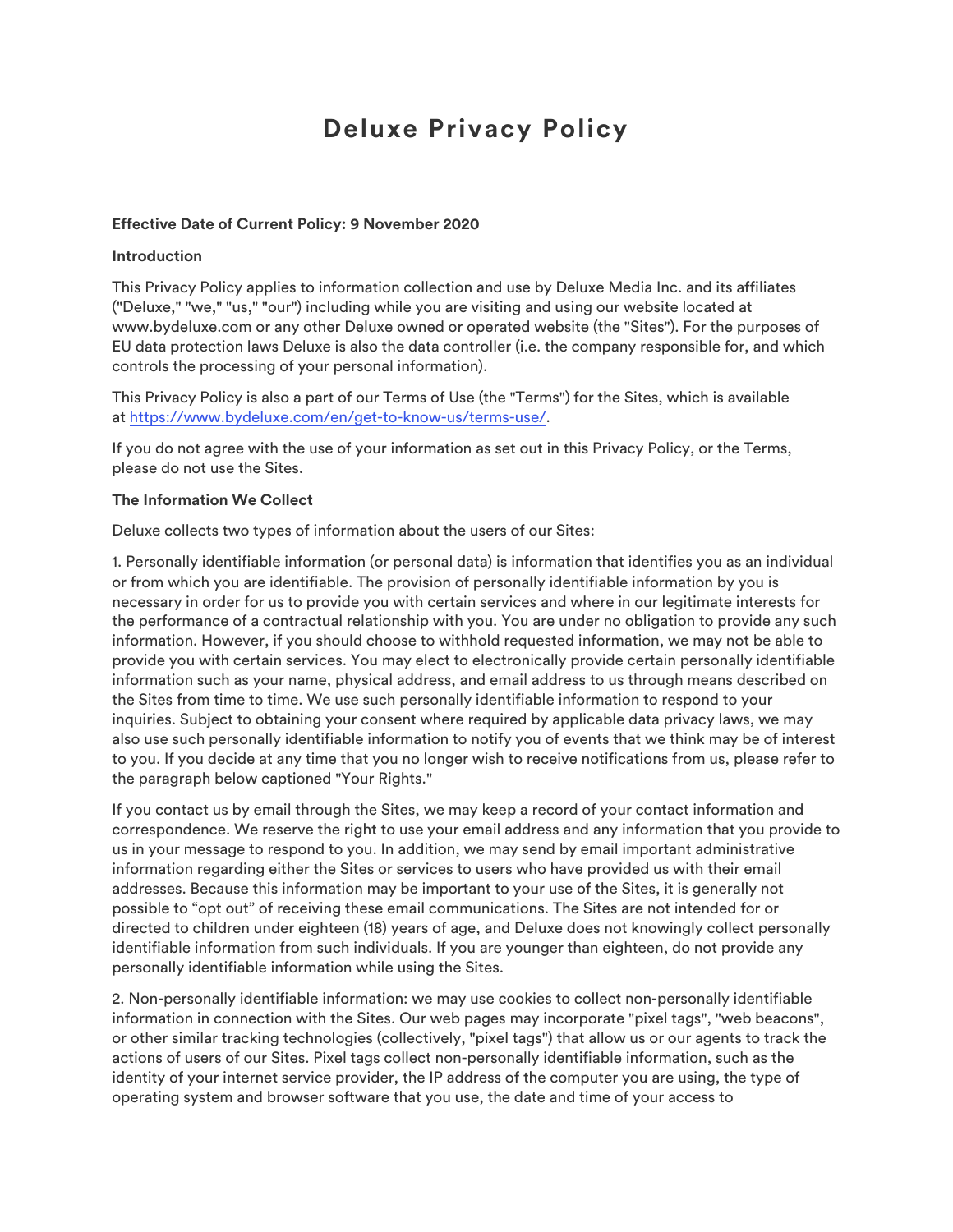our Sites, the website address, if any, from which you linked directly to our Sites, the website address, if any, to which you then travel from our Sites, and any similar traffic-related information. We may also aggregate your information with similar data collected from other users in order to help us improve our Sites and the services we provide through our Sites. We do not use this data in any way to create or maintain a personal profile of you or to collect personally identifiable information from you.

# **How We Use the Information We Collect**

Deluxe may use personally identifiable information about you for the following purposes: (i) to establish or maintain our relationship with you; (ii) to contact you and respond to your requests and inquiries; (iii) to provide you with services you have requested; (iv) to keep you informed of products and services we think may be of interest to you; (v) to personalize your experience with us and to assist you while you use the Sites; (vi) for business administration, including statistical analysis; (vii) to improve the Sites by helping us understand who uses the Sites; and (viii) for fraud prevention and detection and to comply with applicable laws, regulations or codes of practice.

We may disclose your personally identifiable information to our affiliates and subsidiaries and to our service providers to the extent necessary to enable them to perform certain Site-related services (for example, web hosting, to improve Site-related services and features, or for maintenance services) on our behalf. All service providers are required to comply with the privacy practices and policies of Deluxe and are permitted to use data only for the purpose of performing services on our behalf. We also reserve the right to disclose such information to any third party if we believe that we are required to do so for any or all of the following reasons: (i) by law; (ii) to comply with certain legal processes or governmental requests; (iii) to prevent, investigate, detect, or prosecute criminal offenses or attacks on the technical integrity of the Sites or our network; and/or (iv) to protect the rights, property, or safety of Deluxe and its affiliates, their partners, and employees, the users of the Sites, or the public.

# **Data Transfers**

Where you are located in the European Economic Area ("EEA"), personally identifiable information collected from you, including via the Sites, may be transferred to recipients in countries located outside the EEA which do not provide a similar or adequate level of protection to that provided by countries in the EEA. We will take appropriate steps to ensure that any personally identifiable information is treated securely and in accordance with this Privacy Policy.

# **Cookies**

Cookies are text files containing small amounts of information which are downloaded to your device when you visit a website. Cookies are then sent back to the originating website on each subsequent visit, or to another website that recognizes that cookie. Cookies are useful because they allow a website to recognise a user's device. You can find more information about cookies at http://www.allaboutcookies.org and http://www.youronlinechoices.eu for a video about cookies visit https://www.google.com/policies/technologies/cookies/.

Cookies perform different functions such as letting you navigate between pages efficiently, remembering your preferences, and generally improve the user experience. A list of the cookies that may be used on the Sites is set out below:

- **Strictly necessary cookies** are essential in order to enable you to move around the Sites and use its features, such as accessing secure areas of the Sites. Without these cookies, certain services you have asked for cannot be provided.
- **Performance cookies** collect information about how you use the Sites, for instance which pages visitors go to most often, and if they get error messages from web pages. These cookies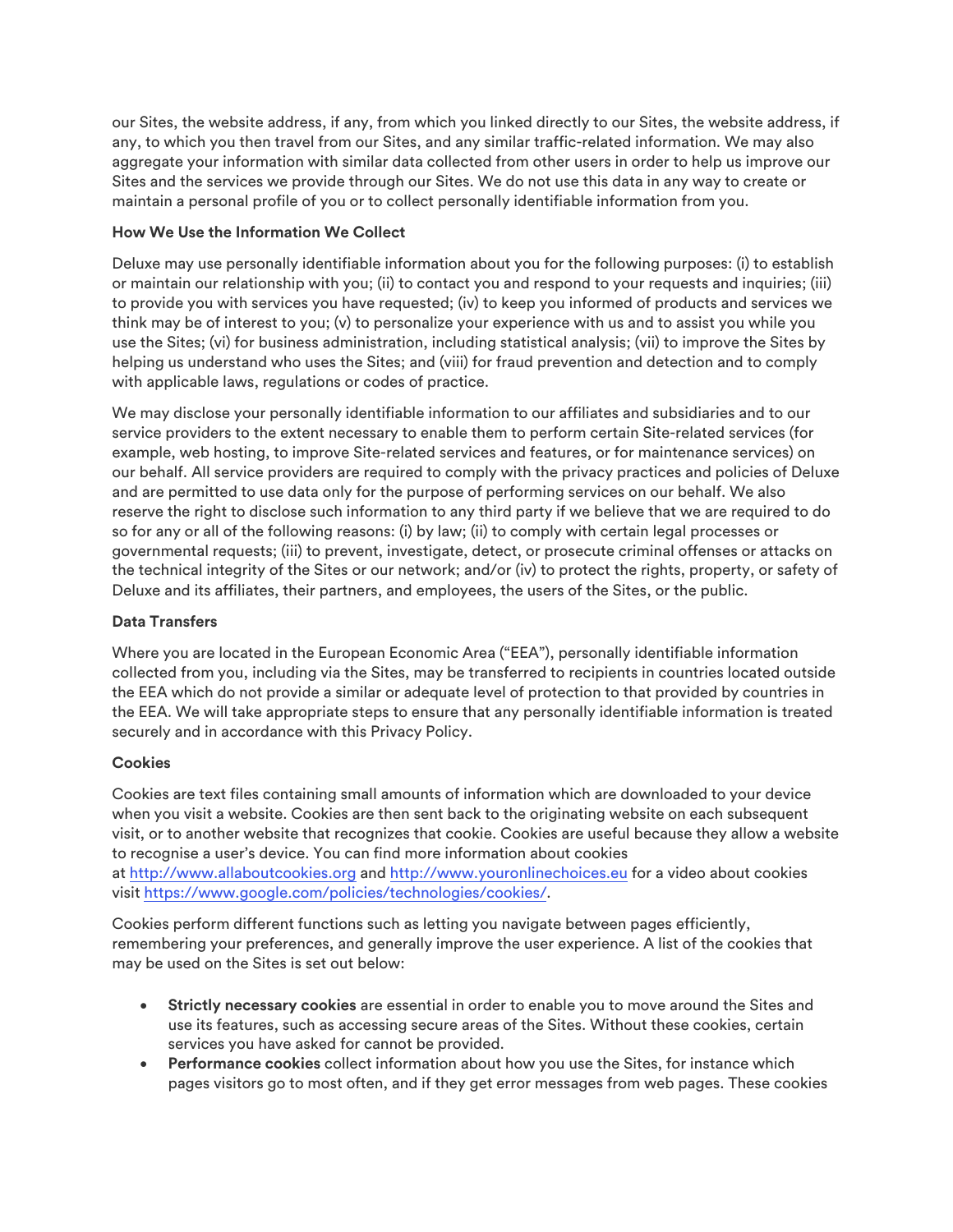don't collect information that identifies a visitor. All information that these cookies collect is aggregated and therefore anonymous. It is only used to improve how a website works.

• **Functionality cookies** allow the website to remember choices you make (such as your user name, language or the region you are in) and provide enhanced, more personal features. These cookies can also be used to remember changes you have made to text size, fonts and other parts of web pages that you can customize. They may also be used to provide services you have asked for. The information these cookies collect may be anonymized and they cannot track your browsing activity on other websites.

# **Your Rights**

Individuals in the EU have certain data subject rights which may be subject to limitations and/or restrictions. These rights may include the right to: (i) request access to and rectification or erasure of their personal information; (ii) obtain restriction of processing or to object to processing of their personal information; and (iii) the right to data portability. If you are based in the EEA and would like to exercise one of the above-mentioned rights, please send us your request via email to privacy@bydeluxe.com. Individuals in the EU also have the right to lodge a complaint about the processing of their personal information with their local data protection authority.

# **Security**

Deluxe seeks to adopt appropriate physical, technological and organizational security measures that are consistent with industry practice in order to assist with protection against the loss, misuse, and alteration of personally identifiable information that is under our control. Unfortunately, no security system or system of transmitting data over the Internet is guaranteed to be 100% secure. As a result of the foregoing, while we do undertake commercially reasonable efforts to protect your personally identifiable information, we cannot guarantee the security of our servers, the means by which information is transmitted between your computer and Deluxe's servers, or any information shared with us or with any third party through or in connection with the Sites. You provide all such information entirely AT YOUR OWN RISK. Deluxe retains personally identifiable information for as long as necessary to fulfil the purposes for which such personally identifiable information was collected and in compliance with applicable laws.

# **Marketing**

We may contact you periodically by e-mail to provide information regarding events, products, services and content that may be of interest to you, unless you advise us that you do not wish to receive marketing or market research communications from us. If applicable law requires that we receive your explicit consent before we send you certain types of marketing communications, we will only send you those types of communications after receiving your explicit consent.

If you wish to stop receiving marketing or market research communications from us, or would like to stop processing your personal information in any other way, you can contact us as described below to let us know what types of communications you wish to stop receiving.

# **Revisions to Our Privacy Policy**

The Internet and its benefits are evolving rapidly, as are the ways people use the Internet and also the laws surrounding such use. Deluxe therefore reserves the right to update and revise this Privacy Policy at any time and from time to time, as it deems necessary or appropriate. You may determine if this Privacy Policy has been revised since your last visit by referring to the "Effective Date of Current Policy" date noted at the top of this page. Your use of our Sites constitutes your acceptance of the terms of this Privacy Policy as amended or revised by us, and you should therefore review this Privacy Policy regularly in order to ensure your awareness of its terms. If we make material changes to this Privacy